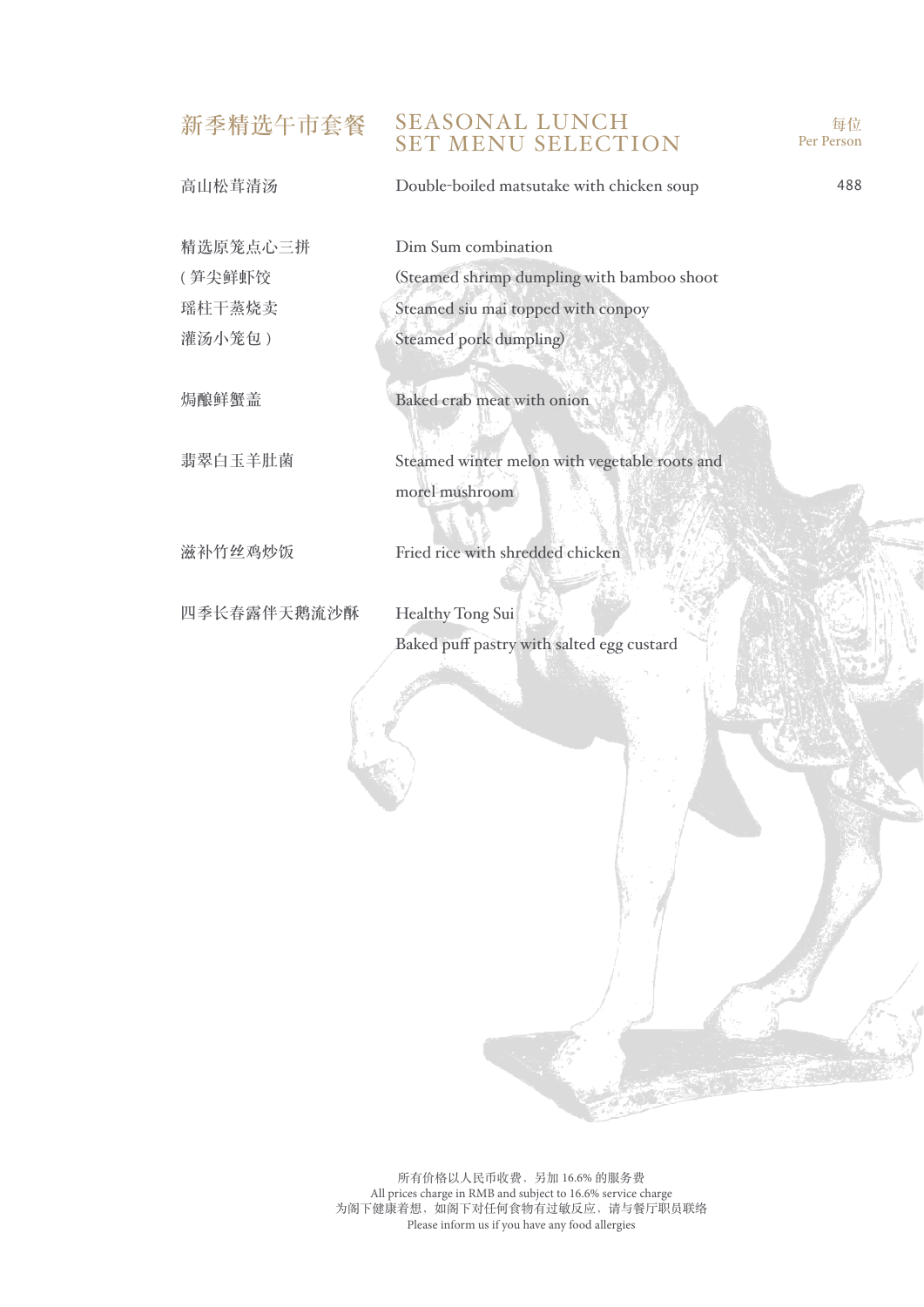### 新季精选午市套餐 SEASONAL LUNCH SET MENU SELECTION



松茸菜胆炖天白菇

Double-boiled matsutake soup with Chinese baby cabbage

原笼点心三式 ( 水晶潮州粉果 笋尖鲜虾饺 鱼籽星斑饺 )

松露和牛礼物盒

豉汁白玉蒸鳕鱼

上汤云吞唐生菜

杏仁豆腐伴天鹅流沙酥

Dim Sum combination (Steamed shrimp dumpling with chive Steamed shrimp dumpling with bamboo shoot Steamed dumpling with grouper and fish roe)

Pan-fried Wagyu beef stuffed with black truffle and mushroom

Steamed cod fish with bean curd in soy sauce

Boiled wonton soup with Chinese lettuce

Chilled almond tofu pudding with mango puree Baked puff pastry with salted egg custard

所有价格以人民币收费,另加 16.6% 的服务费 All prices charge in RMB and subject to 16.6% service charge 为阁下健康着想,如阁下对任何食物有过敏反应,请与餐厅职员联络 Please inform us if you have any food allergies

688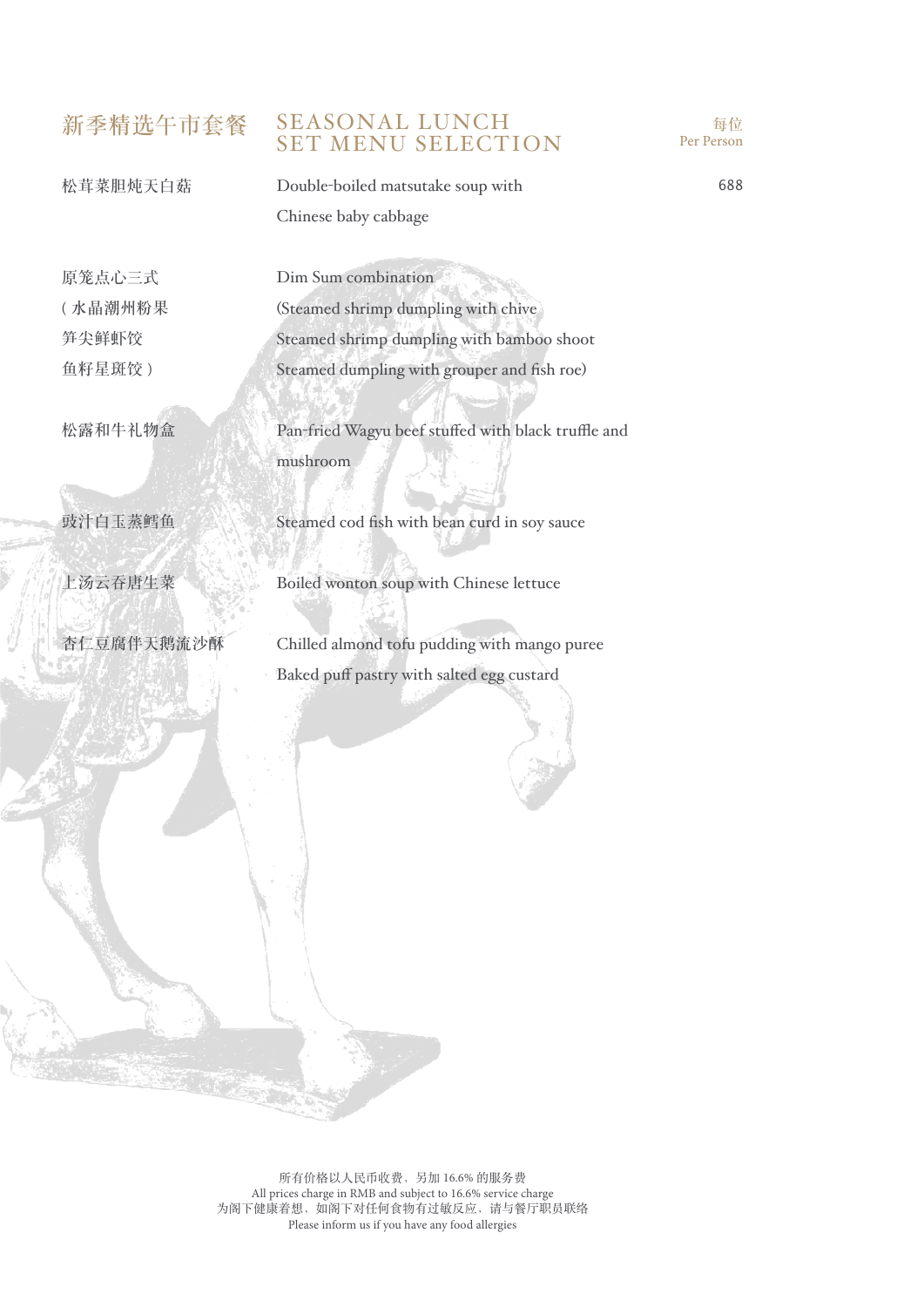### 新季精选午市套餐 SEASONAL LUNCH SET MENU SELECTION

招牌海螺汤 原笼点心三式 ( 笋尖鲜虾饺 瑶柱干蒸烧卖 蛋白赛螃饺 ) 上汤麒麟星斑球 露笋百合黑椒和牛肉 鲜蟹肉干烧伊府面 红柚杨枝甘露伴杏仁冻 Double-boiled sea whelk soup Dim Sum combination (Steamed shrimp dumpling with bamboo shoot Steamed siu mai topped with conpoy Steamed dumpling with crab meat and egg white) Braised coral leopard grouper in broth Fried Wagyu beef with asparagus and lily in black pepper sauce Fried E-Fu noodle with crab meat, mushroom and vegetable Chilled mango sago cream Chilled almond jelly 888

每位 Per Person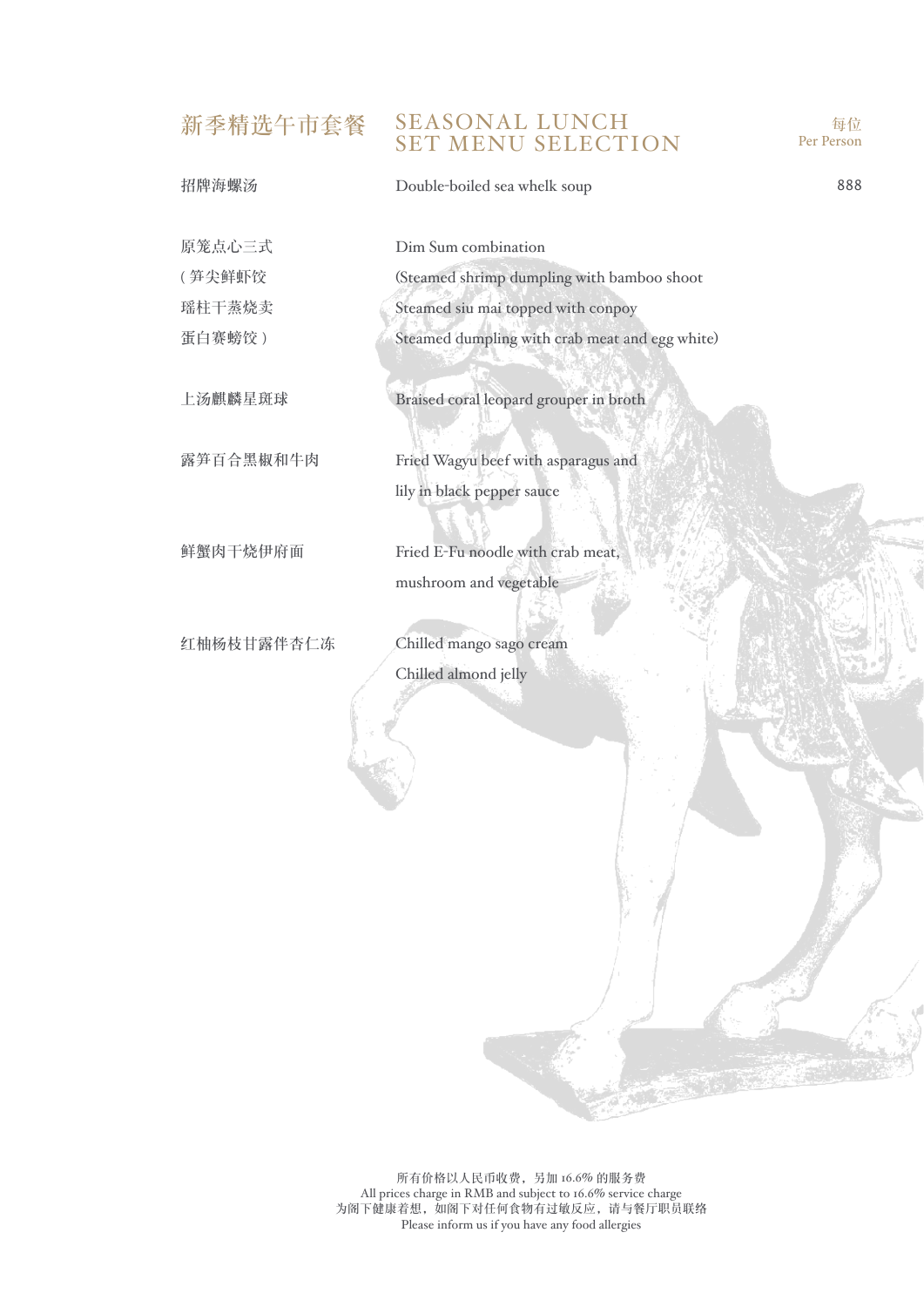唐阁精选头盘 ( 蜜味黑豚叉烧 酥炸生蚝 野菜石榴果 )

招牌海螺花胶汤

龙皇披金甲

蜜饯扣辽参

露笋百合黑椒和牛肉

荷仙菇浸翠苗

窝烧滋补竹丝鸡炒饭

杨枝甘露伴酥皮蛋挞

## 全日套餐 ALL DAY SET MENU 每位



Double-boiled fish maw soup with sea whelk

Deep fried cod fish and shrimp

Braised sea cucumber with preserved plum

Fried Wagyu beef with asparagus and lily in black pepper sauce

Poached mushroom with seasonal vegetable in light soup

Fried rice with shredded chicken

Chilled mango sago cream Baked egg tart

Per Person

1,288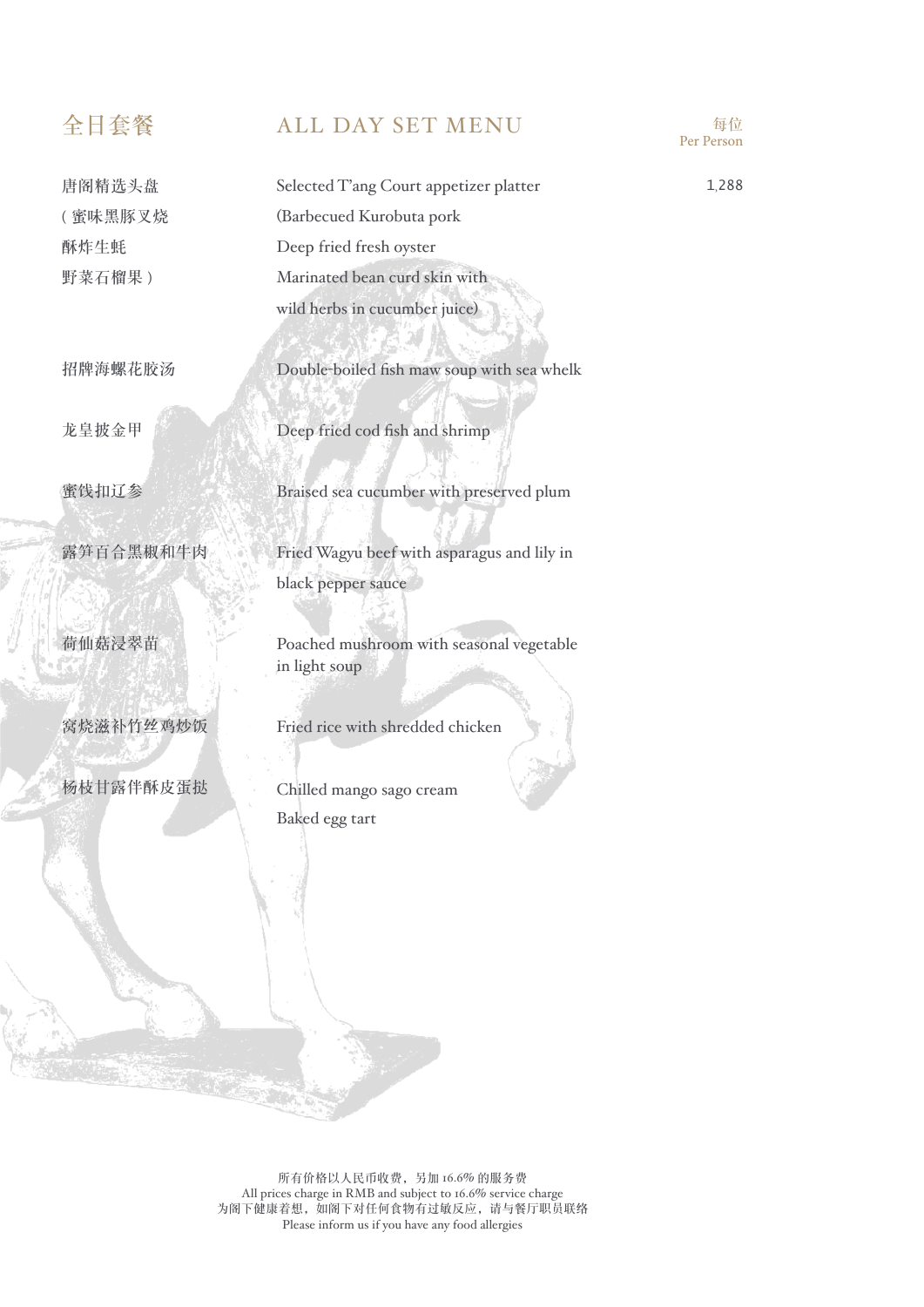| 全日套餐       | <b>ALL DAY SET MENU</b>                              | 每位<br>Per Person |
|------------|------------------------------------------------------|------------------|
| 唐阁精选头盘     | Selected T'ang Court appetizer platter               | 1,688            |
| (清酒冻鲍鱼     | (Chilled abalone in Japanese sake                    |                  |
| 蜜味黑豚叉烧     | Barbecued Kurobuta pork                              |                  |
| 梨香玉带)      | Deep-fried scallop with pear)                        |                  |
|            |                                                      |                  |
| 蜜瓜花胶响螺汤    | Double-boiled fish maw soup with                     |                  |
|            | sea whelk and honey melon                            |                  |
|            |                                                      |                  |
| 上汤煎酿鲜蟹钳    | Braised fresh crab claw and shrimp paste in broth    |                  |
|            |                                                      |                  |
| 如意炒星斑球     | Sautéed coral leopard grouper with                   |                  |
|            | yellow fungus and asparagus                          |                  |
|            |                                                      |                  |
| 黑松露野菌脆皮鸡   | Crispy chicken with wild mushrooms and black truffle |                  |
|            |                                                      |                  |
| 松茸白玉四宝蔬    | Braised matsutake with mixed vegetables in broth     |                  |
|            |                                                      |                  |
| 芙蓉蟹肉炆伊面    | Braised E-Fu noodle with crab meat and egg white     |                  |
|            |                                                      |                  |
| 杏仁豆腐伴天鹅流沙酥 | Chilled almond tofu pudding with mango puree         |                  |
|            | Baked puff pastry with salted egg custard            |                  |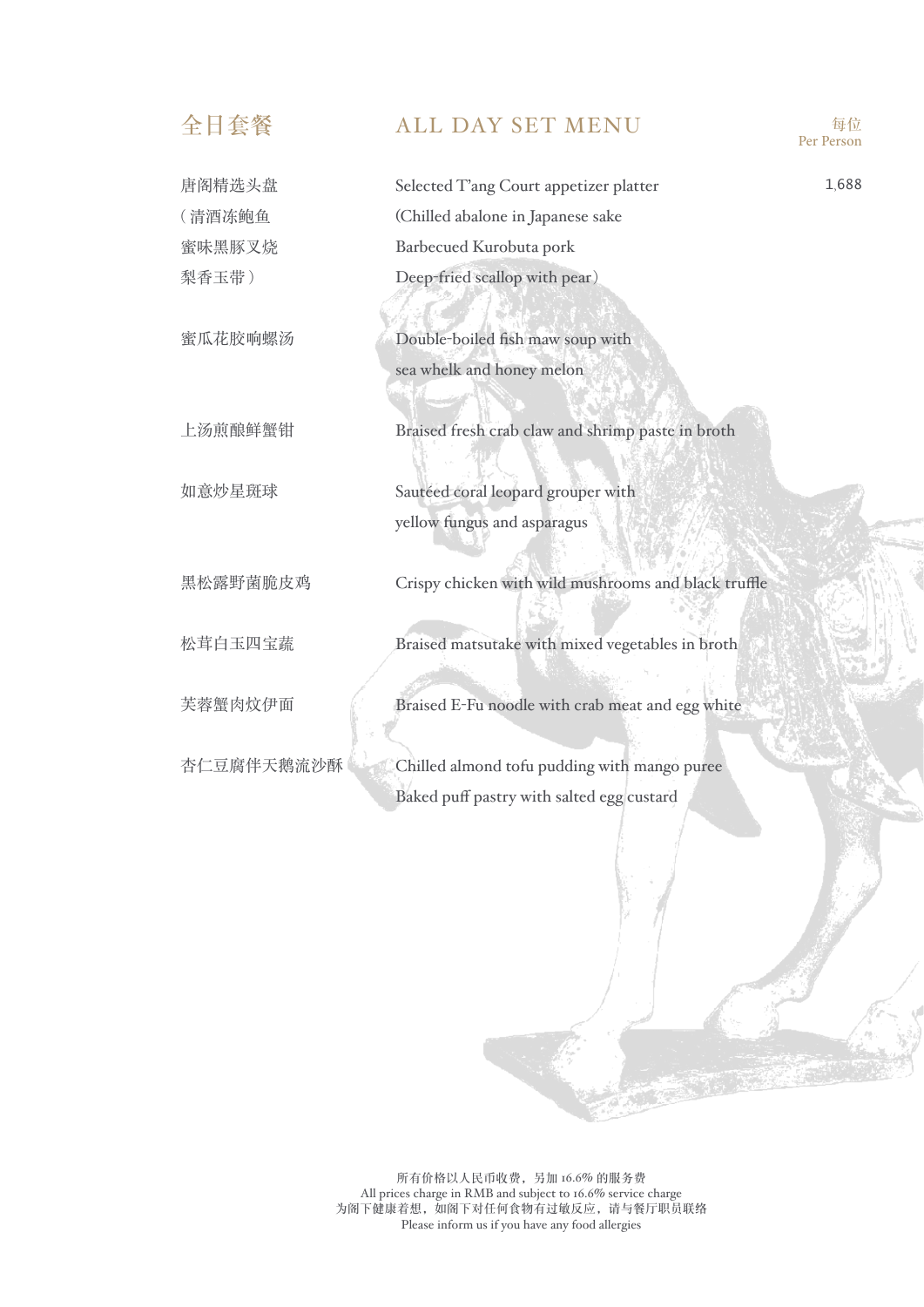唐阁头盘 ( 酥炸生蚝 蜜味黑豚叉烧 花雕醉鲜虾 )

松茸天白菇炖辽参

龙皇三弄

蚝皇鲍鱼星斑球

松露和牛礼物盒

瑶柱舞茸扒翠绿

梅菜叉烧炒红米

雪燕杨枝甘露伴 喳喳杏仁糕

# 全日套餐 ALL DAY SET MENU 每位

Selected T'ang Court appetizer platter (Deep-fried fresh oyster Barbecued Kurobuta pork Shrimp in Chinese rice wine)

Double-boiled sea cucumber with matsutake and bamboo pith in chicken soup

Lobster cooked in three ways (Stir-fried with shallot, steamed with egg white , baked with butter)

Braised abalone with coral leopard grouper in abalone sauce

Pan-fried Wagyu beef stuffed with black truffle and mushroom

Sautéed vegetable with conpoy and maitake

Fried rice with shredded Kurobuta pork, beans and preserved vegetable

Chilled mango sago cream Chilled almond jelly

Per Person

2,188